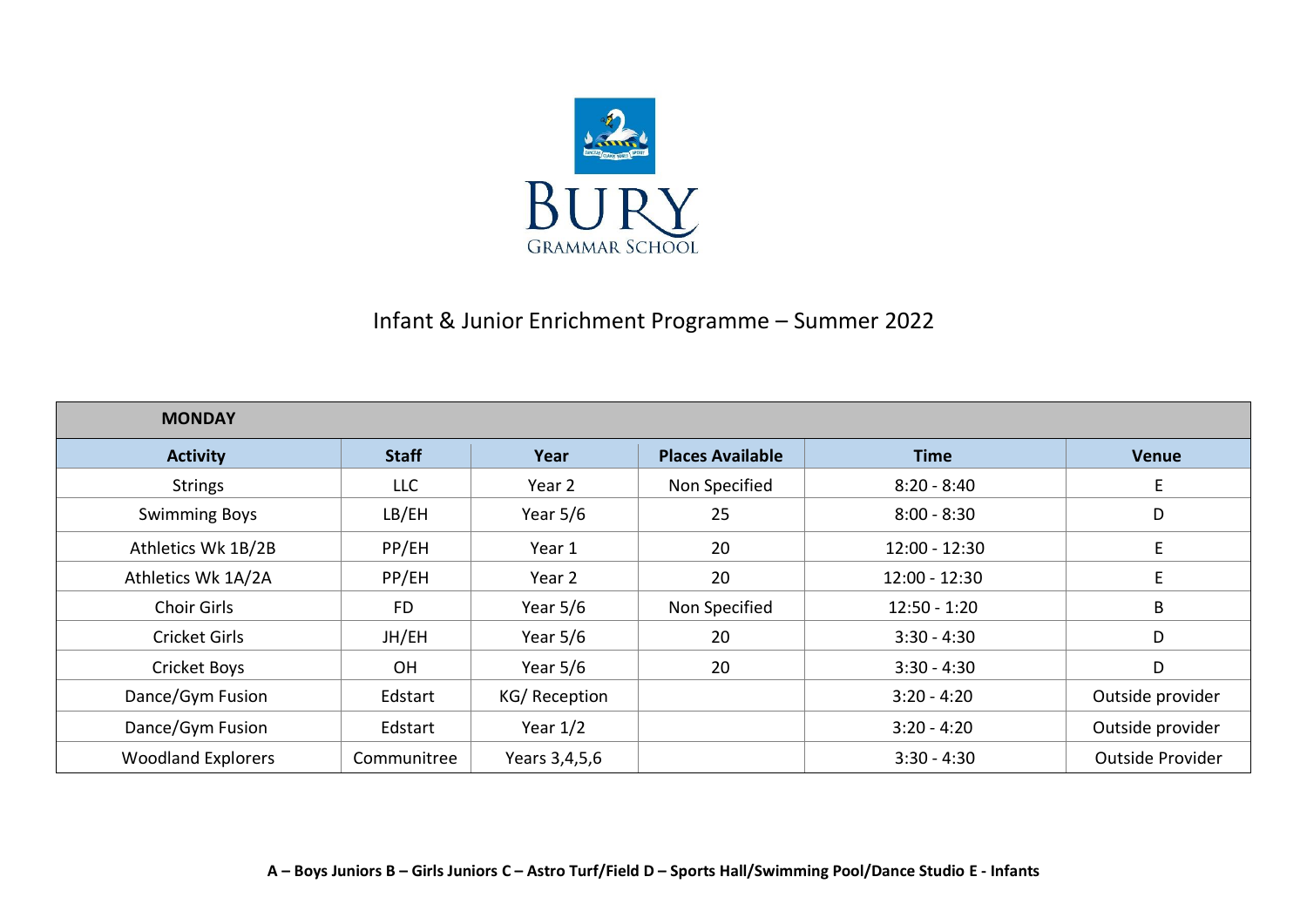| <b>TUESDAY</b>                 |              |                         |                                       |               |                  |  |
|--------------------------------|--------------|-------------------------|---------------------------------------|---------------|------------------|--|
| <b>Activity</b>                | <b>Staff</b> | Year                    | <b>Places Available</b>               | <b>Time</b>   | <b>Venue</b>     |  |
| Choir                          | <b>FD</b>    | Year 1                  | Non Specified                         | $8:20 - 8:40$ | E                |  |
| Choir Boys                     | GA           | Year 3/4                | Non Specified                         | $8:20 - 8:40$ | A                |  |
| Netball Squad (Selected Girls) | PP           | Year $5/6$              | By Invitation                         | $8:00 - 8:30$ | D                |  |
| <b>Buzz Club</b>               | MG           | Year 2                  | Continuing from<br><b>Spring Term</b> | 12:00 - 12:30 | E                |  |
| <b>Junior Brass</b>            | <b>MG</b>    | Years 3/4               |                                       | 12:50-1:20    | B                |  |
| <b>Concert Rehearsal</b>       | <b>SCA</b>   | Year 6                  | Scripted parts as<br>Spring 1         | $3:30 - 4:30$ | B                |  |
| Coding Club                    | <b>PAC</b>   | Year 4                  | 20                                    | $3:30 - 4:30$ | A                |  |
| Fitness/Get Moving Club        | EW           | Year 4                  | 20                                    | $3:30 - 4:30$ | B                |  |
| <b>Ted Talk Club</b>           | <b>SH</b>    | Year 5                  | 15                                    | $3:30 - 4:30$ | B                |  |
| Athletics Club WK 1A/2A Girls  | RT/EH        | Year $5/6$              | 20                                    | $3:30 - 4:30$ | D                |  |
| Athletics Club WK 1B/2B Boys   | RT/EH        | Year $5/6$              | 20                                    | $3:30 - 4:30$ | D                |  |
| <b>ECO Club</b>                | <b>GAL</b>   | Year $5/6$              | 20                                    | $3:30 - 4:30$ | B                |  |
| Rounders WK1A/2A Boys          | JH/REH       | Year $5/6$              | Non Specified                         | $3.30 - 4.30$ | D                |  |
| Rounders WK 1B/2B Girls        | JH/REH       | Year $5/6$              | Non Specified                         | $3.30 - 4.30$ | D                |  |
| Art Club                       | RC/EW        | Year 1                  | 25                                    | $3.20 - 4.20$ | E                |  |
| Make and Create                | AB           | Reception               | 20                                    | $3.20 - 4.20$ | $\mathsf E$      |  |
| <b>Woodland Explorers</b>      | Communitree  | Reception, Years<br>1/2 |                                       | $3.20 - 4.20$ | Outside provider |  |
| <b>Team Sports</b>             | Edstart      | Year $1/2$              |                                       | $3.20 - 4.20$ | Outside provider |  |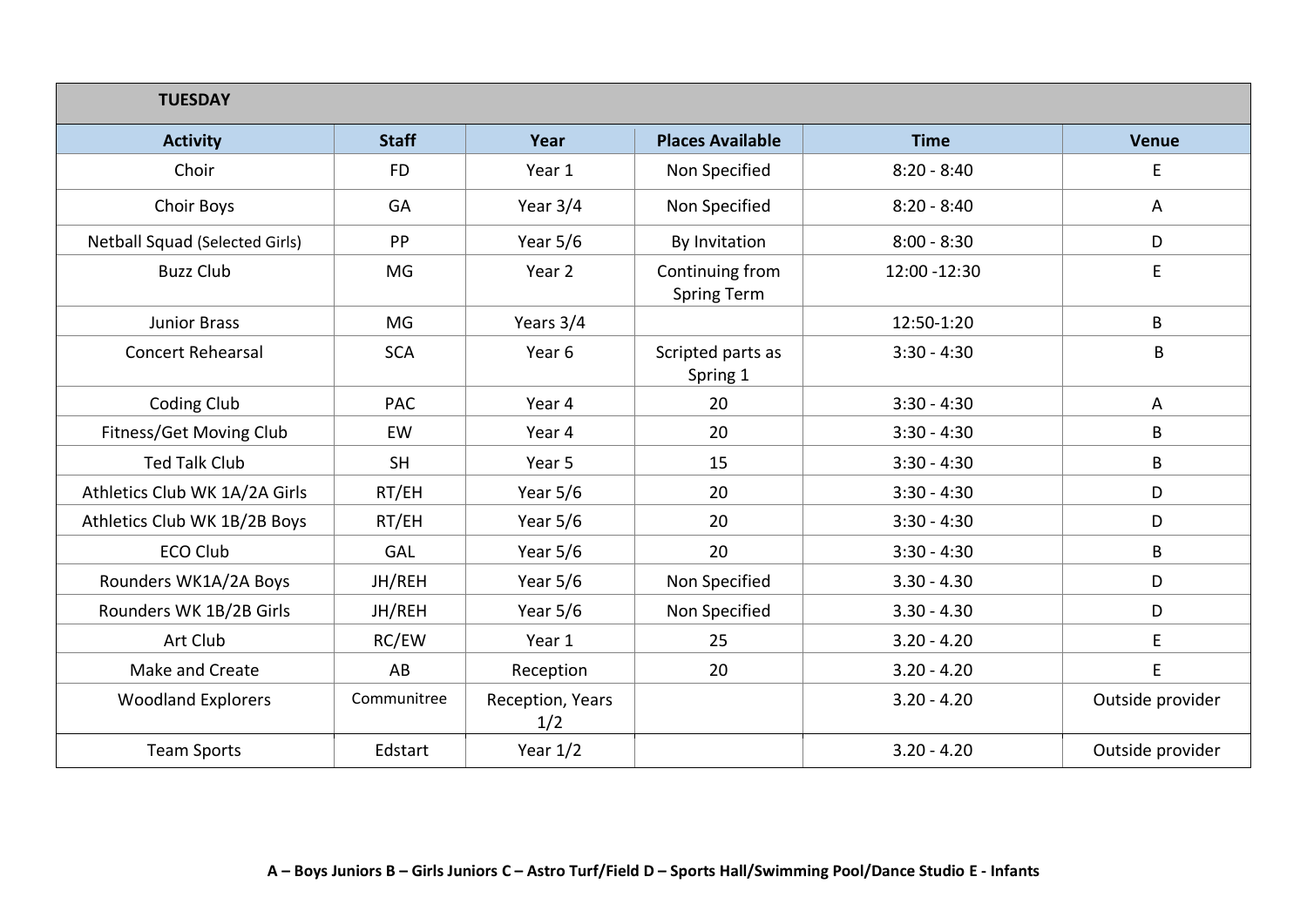| <b>WEDNESDAY</b>                  |              |                    |                         |                |                  |  |  |
|-----------------------------------|--------------|--------------------|-------------------------|----------------|------------------|--|--|
| <b>Activity</b>                   | <b>Staff</b> | Year               | <b>Places Available</b> | <b>Time</b>    | <b>Venue</b>     |  |  |
| Choir                             | <b>FD</b>    | Year 2             | Non Specified           | 8.20           | E                |  |  |
| Choir Boys                        | GA           | Year $5/6$         | Non Specified           | 8.20           | A                |  |  |
| <b>Swimming Girls</b>             | LB/JH        | Year $5/6$         | 25                      | $8:00 - 8:30$  | D                |  |  |
| Nature Club                       | FH.          | Year 3             | Non Specified           | $12:50 - 1:15$ | A                |  |  |
| <b>Tennis Girls</b>               | <b>EH</b>    | Year $5/6$         | 12                      | $12:45 - 1:15$ | D                |  |  |
| <b>Tennis Boys</b>                | OH           | Year $5/6$         | 12                      | $12:45 - 1:15$ | D                |  |  |
| <b>Basketball Boys and Girls</b>  | OH           | Year $5/6$         | 20                      | $3.30 - 4.30$  | D                |  |  |
| Sewing Club                       | <b>KAW</b>   | Year 6             | 20                      | $3.30 - 4.30$  | B                |  |  |
| Rounders/Cricket Week 1A/2A Girls | PP           | Year $3/4$         | 24                      | $3.30 - 4.30$  | D                |  |  |
| Rounders/Cricket Week 1B/2B Boys  | PP           | Year $3/4$         | 24                      | $3.30 - 4.30$  | D                |  |  |
| Football Week 1A/2A Boys          | <b>DAL</b>   | Year $3/4$         | 25                      | $3.30 - 4.30$  | D                |  |  |
| Football Week 1B/2B Girls         | <b>DAL</b>   | Year 3/4           | 25                      | $3.30 - 4.30$  | D                |  |  |
| Computer Club                     | AM           | Year 2             | 20                      | $3.20 - 4.20$  | D                |  |  |
| <b>Invasion Games</b>             | EdStart      | KG/Reception       |                         | $3.20 - 4.20$  | Outside Provider |  |  |
| <b>Woodland Explorers</b>         | Communitree  | Reception/Year 1/2 |                         | $3.20 - 4.20$  | Outside Provider |  |  |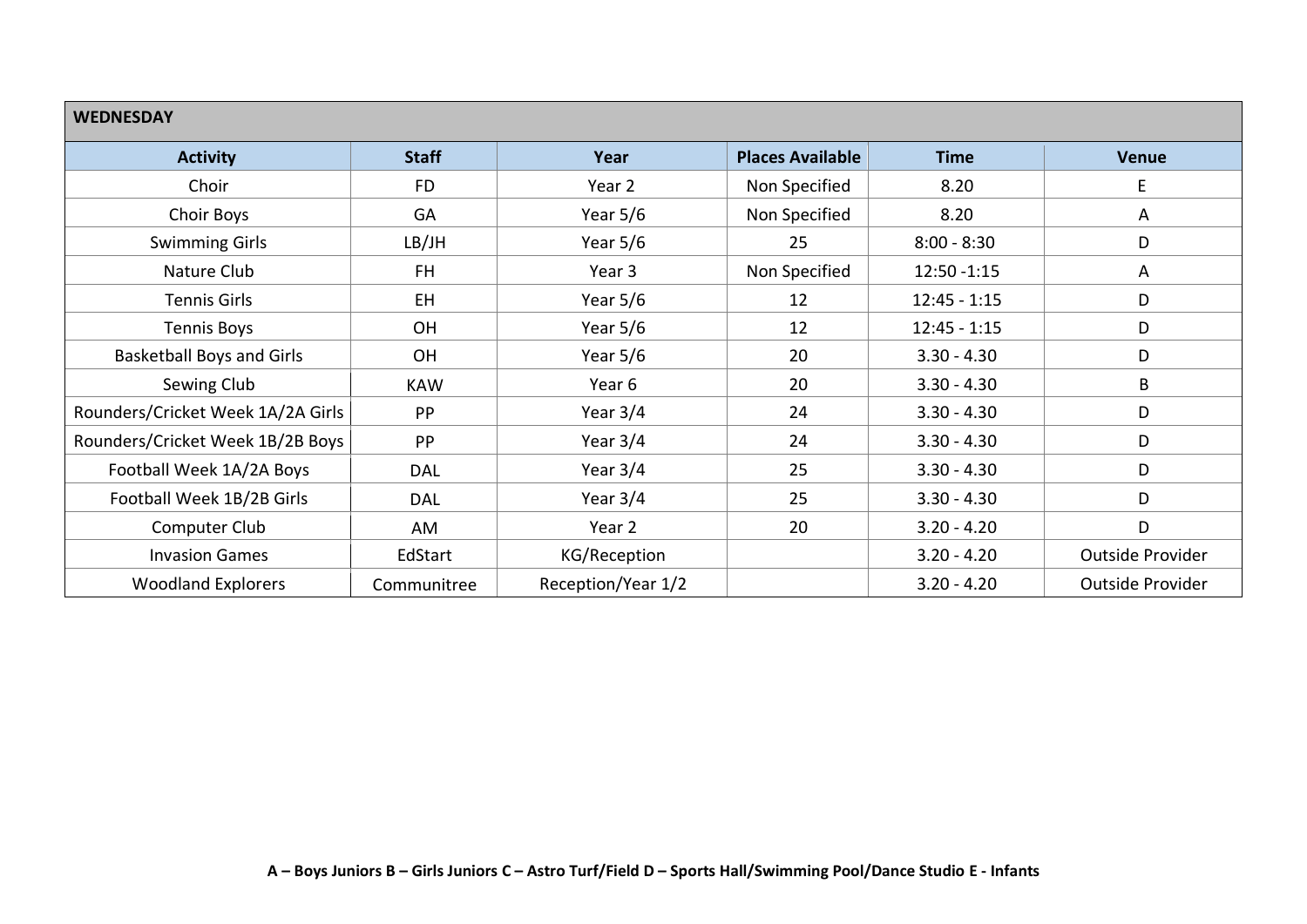| <b>THURSDAY</b>                                   |              |               |                         |                |                         |
|---------------------------------------------------|--------------|---------------|-------------------------|----------------|-------------------------|
| <b>Activity</b>                                   | <b>Staff</b> | Year          | <b>Places Available</b> | <b>Time</b>    | <b>Venue</b>            |
| <b>Choir Girls</b>                                | <b>FD</b>    | Year $3/4$    | Non Specified           | 8.20           | B                       |
| Orchestra Girls                                   | FD/RB        | Year $3 - 6$  | Non Specified           | $12.50 - 1.15$ | B                       |
| Orchestra Boys                                    | GA/JD        | Year 3-6      | Non Specified           | $12.50 - 1.15$ | A                       |
| Make and Create                                   | AB           | Reception     | 20                      | $3.20 - 4.20$  | E                       |
| Film Club                                         | <b>DXP</b>   | Year 2        | 20                      | $3.20 - 4.20$  | E                       |
| Lion King Dance                                   | PP           | Year $5/6$    | By Invitation           | $3:30 - 4:30$  | D                       |
| David Attenborough Appreciation<br>Wk 1A/2A Boys  | <b>SME</b>   | Year $5/6$    | 20                      | $3.30 - 4.30$  | A                       |
| David Attenborough Appreciation<br>Wk 1B/2B Girls | <b>SME</b>   | Year $5/6$    | 20                      | $3.30 - 4.30$  | A                       |
| <b>Enterprise Club</b>                            | <b>FHA</b>   | Year $5/6$    | 25                      | $3.30 - 4.30$  | B                       |
| <b>Summer Sports</b>                              | Edstart      | Year $1/2$    |                         | $3.20 - 4.20$  | Outside Provider        |
| <b>Woodland Explorers</b>                         | Communitree  | Years 3,4,5,6 |                         | $3.30 - 4.30$  | <b>Outside Provider</b> |